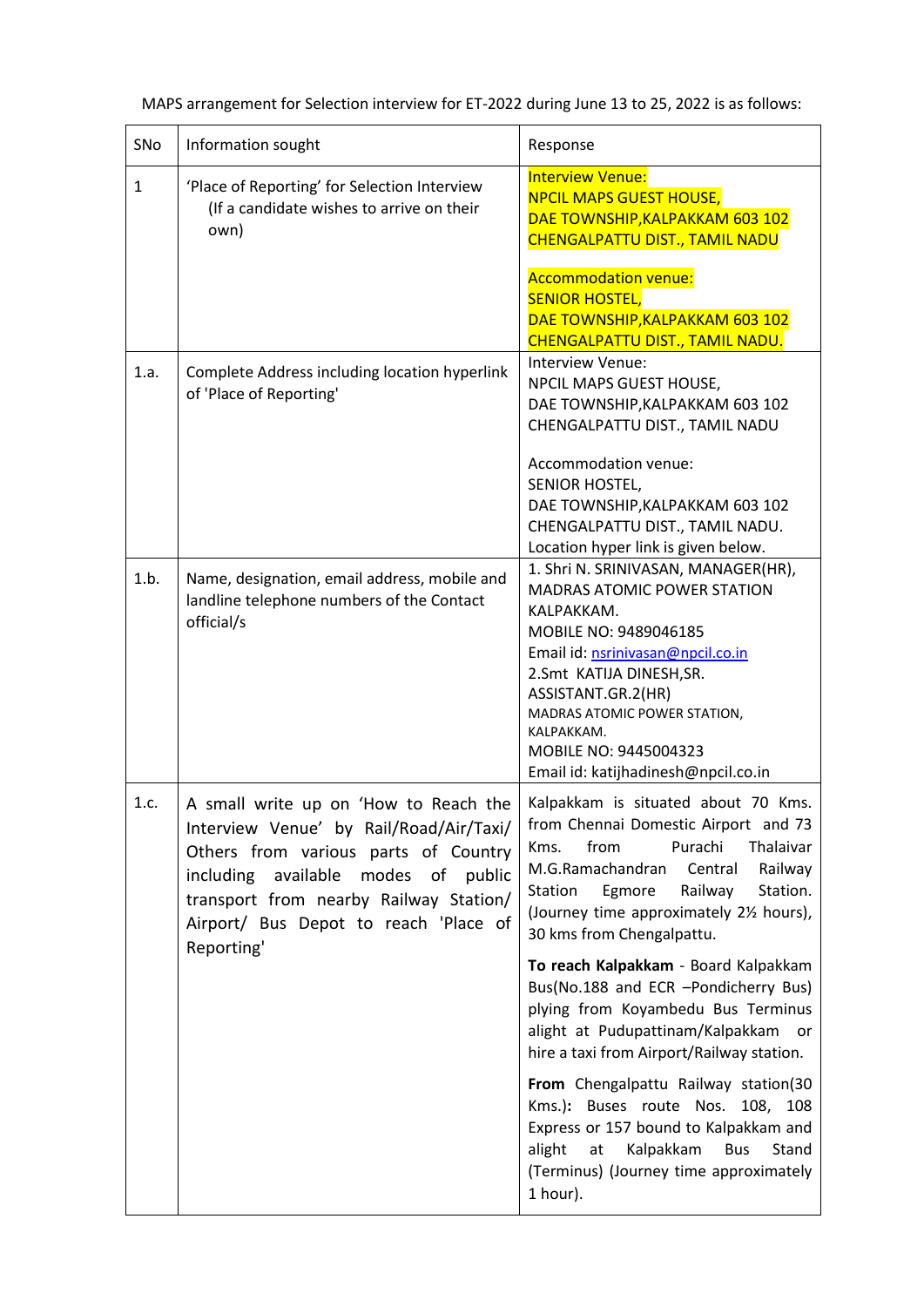| 2.a.<br>2.b. | Details of the 'Pick-up Point' at nearby Railway<br>Station / Airport (if a candidate wishes to<br>avail NPCIL transport facility)<br>Complete Address including location<br>yperlink of 'Pick-up Point'                                           | 'Pick-up Point'<br>The Institute of Mathematical Science<br>4 <sup>th</sup> Cross street, CIT Campus,<br>Taramani, Chennai - 600 113. Location<br>hyperlink is given below.<br>1. Smt. Katijha Dinesh, Sr. Asst. Gr. 2(HR)                                                                                                 |
|--------------|----------------------------------------------------------------------------------------------------------------------------------------------------------------------------------------------------------------------------------------------------|----------------------------------------------------------------------------------------------------------------------------------------------------------------------------------------------------------------------------------------------------------------------------------------------------------------------------|
|              | b)Name, Designation, Email Address, Landline<br>and Mobile Numbers of the Contact official/s<br>(for transport arrangement)                                                                                                                        | Mobile No:9445004323<br>Email id:katijhadinesh@npcil.co.in<br>2. Shri Ashokan, AG-3(HR)<br>Mobile No: 9414331996<br>Email id: ashokan@npcil.co.in                                                                                                                                                                          |
| 2.c.         | Schedule and frequency of 'to and fro'<br>transport arrangement                                                                                                                                                                                    | Transport arrangement will be made as<br>per the travel plan of the candidates by<br>clubbing.                                                                                                                                                                                                                             |
| 2.d.         | A small write up on "How to Reach the 'Pick-<br>up Point' from nearby railway station / airport<br>/ bus-stand using available modes of public<br>transport (Metro/Bus/Taxi/Others) from<br>nearby Railway Station / Airport / Bus<br>Depot/Others | 'Pick-up Point'<br>The Institute of Mathematical Science,<br>Taramani, Chennai.<br>Location hyperlink is given below.<br>The Mode of Public transport -preferably<br>by taxi.                                                                                                                                              |
| 3.           | Lodging and Boarding Arrangement for<br>Candidates - Location of hostel /guest house,<br>Arrangement of take away free packed food<br>(during entire duration of stay)                                                                             | SENIOR HOSTEL,<br>DAE TOWNSHIP, KALPAKKAM 603 102<br>CHENGALPATTU DIST., TAMIL NADU.<br>Food arranged in the MAPS Guest<br>House<br>Location hyper link is given below.                                                                                                                                                    |
| 3 a.         | Name, designation, email address, mobile and<br>landline telephone numbers of the Contact<br>official/s (Lodging and Boarding Arrangement)                                                                                                         | Smt. Katijha Dinesh , Sr. Asst. Gr. 2(HR)<br>Mobile No:9445004323<br>Email id:katijhadinesh@npcil.co.in<br>Shri R. Sankar, Sr. Asst.Gr2(HR)<br>Mobile No: 9445397599<br>Email id: rsankar@npcil.co.in                                                                                                                      |
| 4.           | Address of interview venue                                                                                                                                                                                                                         | NPCIL MAPS GUEST HOUSE,<br>DAE TOWNSHIP, KALPAKKAM 603 102<br>CHENGALPATTU DIST., TAMIL NADU.                                                                                                                                                                                                                              |
| 4.b.         | Guest House and transport arrangement for<br>committee members, who are not from the<br>organizing site.                                                                                                                                           | NPCIL officials (Committee members)<br>coming from other sites can book their<br>rooms directly through online mode<br>for accommodation at<br>NPCIL MAPS GUEST HOUSE,<br>DAE TOWNSHIP, KALPAKKAM 603 102<br>CHENGALPATTU DIST., TAMIL NADU.<br>Departmental transport arrangement<br>will be made to pick up from Chennai |